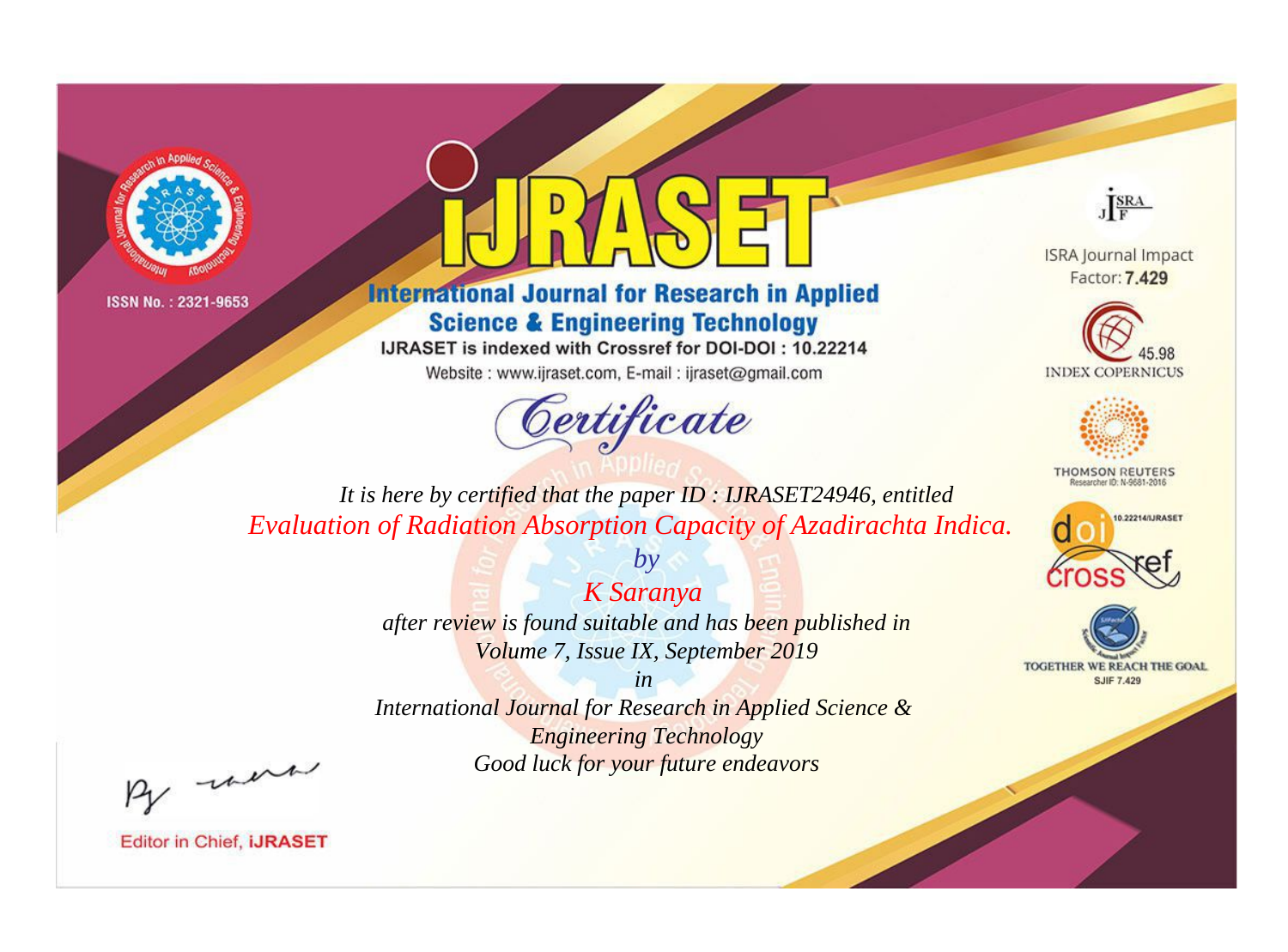



**International Journal for Research in Applied Science & Engineering Technology** 

IJRASET is indexed with Crossref for DOI-DOI: 10.22214

Website: www.ijraset.com, E-mail: ijraset@gmail.com





**ISRA Journal Impact** Factor: 7.429





**THOMSON REUTERS** 



TOGETHER WE REACH THE GOAL **SJIF 7.429** 

*It is here by certified that the paper ID : IJRASET24946, entitled Evaluation of Radiation Absorption Capacity of Azadirachta Indica.*

> *by V M K Bharath after review is found suitable and has been published in Volume 7, Issue IX, September 2019*

*in International Journal for Research in Applied Science & Engineering Technology Good luck for your future endeavors*

By morn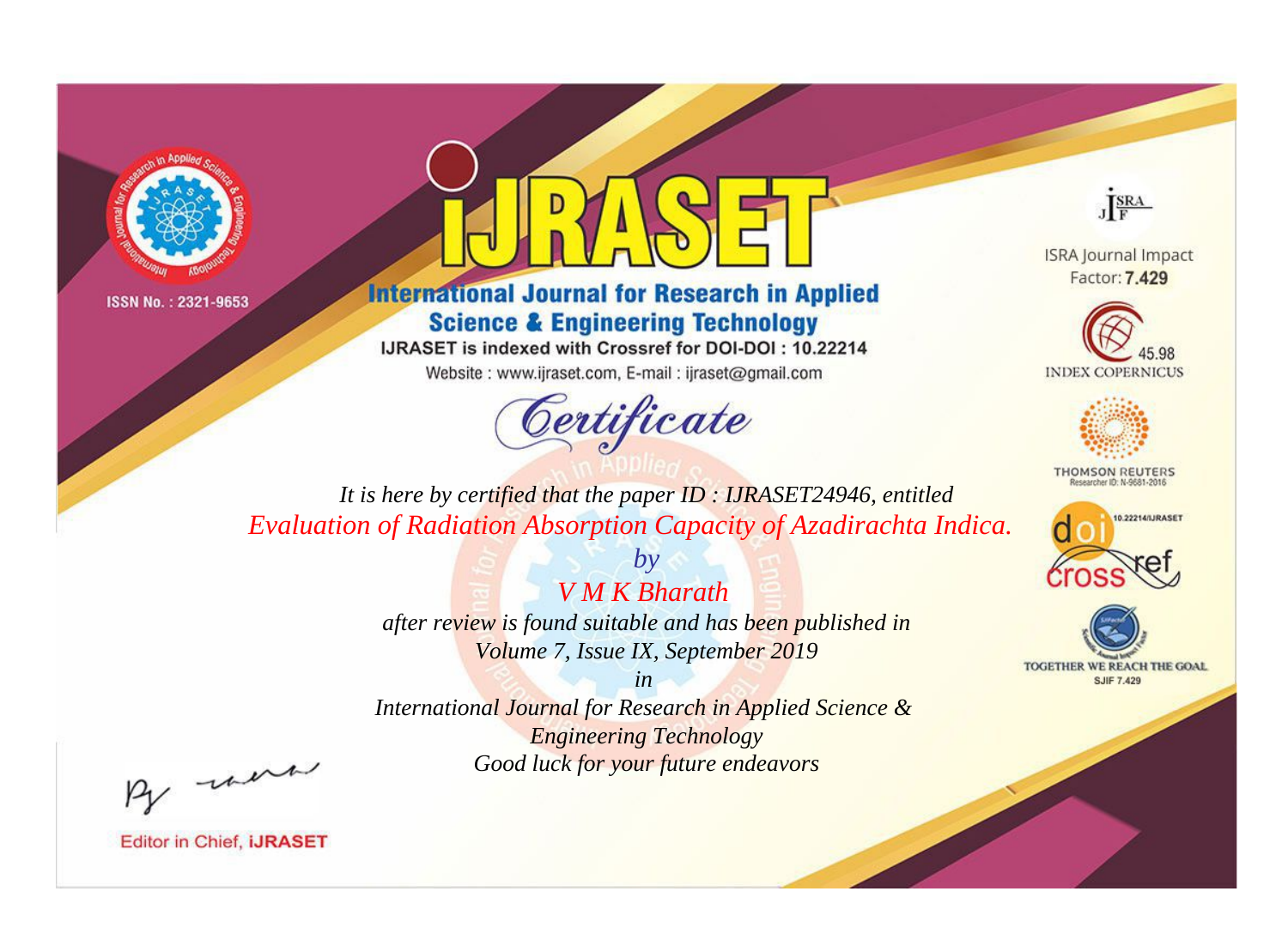



**International Journal for Research in Applied Science & Engineering Technology** 

IJRASET is indexed with Crossref for DOI-DOI: 10.22214

Website: www.ijraset.com, E-mail: ijraset@gmail.com



JERA

**ISRA Journal Impact** Factor: 7.429





**THOMSON REUTERS** 



TOGETHER WE REACH THE GOAL **SJIF 7.429** 

It is here by certified that the paper ID: IJRASET24946, entitled Evaluation of Radiation Absorption Capacity of Azadirachta Indica.

> P P Akshai Kumar after review is found suitable and has been published in Volume 7, Issue IX, September 2019

 $b\mathbf{v}$ 

 $in$ International Journal for Research in Applied Science & **Engineering Technology** Good luck for your future endeavors

By morn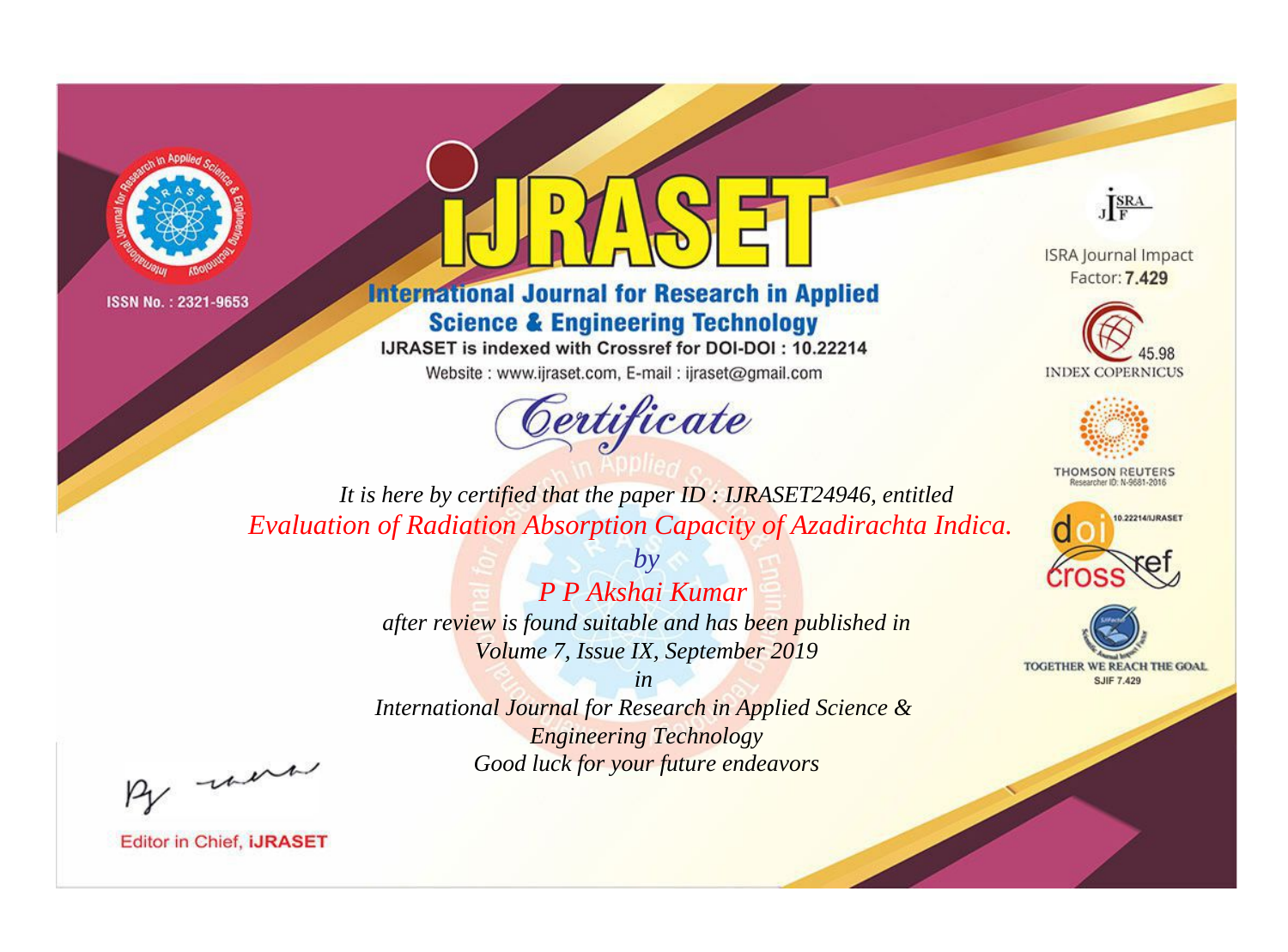



**International Journal for Research in Applied Science & Engineering Technology** 

IJRASET is indexed with Crossref for DOI-DOI: 10.22214

Website: www.ijraset.com, E-mail: ijraset@gmail.com





**ISRA Journal Impact** Factor: 7.429





**THOMSON REUTERS** 



TOGETHER WE REACH THE GOAL **SJIF 7.429** 

*It is here by certified that the paper ID : IJRASET24946, entitled Evaluation of Radiation Absorption Capacity of Azadirachta Indica.*

> *C Logeshwaran after review is found suitable and has been published in Volume 7, Issue IX, September 2019*

*by*

*in International Journal for Research in Applied Science & Engineering Technology Good luck for your future endeavors*

By morn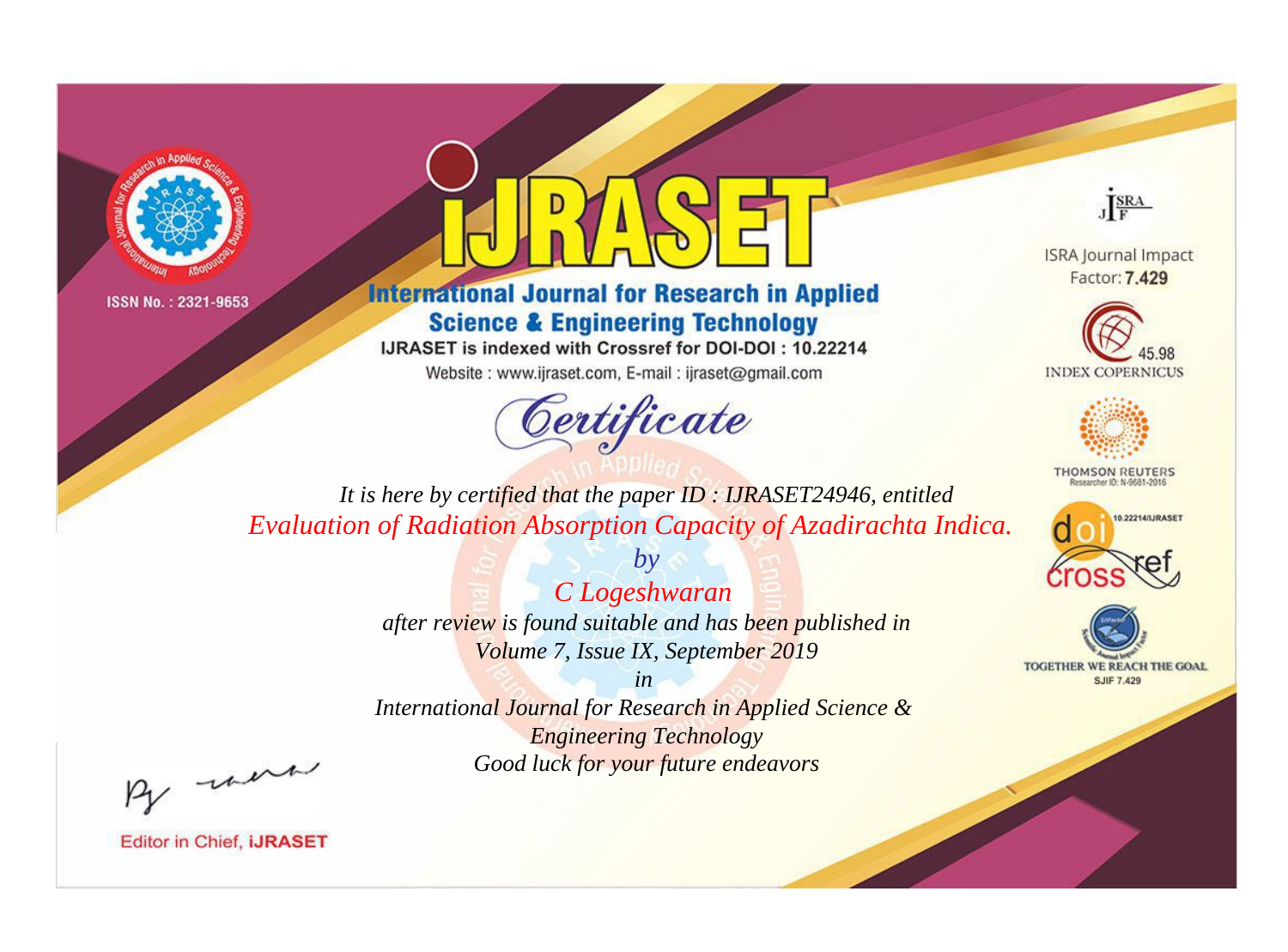



**International Journal for Research in Applied Science & Engineering Technology** 

IJRASET is indexed with Crossref for DOI-DOI: 10.22214

Website: www.ijraset.com, E-mail: ijraset@gmail.com





**ISRA Journal Impact** Factor: 7.429





**THOMSON REUTERS** 



TOGETHER WE REACH THE GOAL **SJIF 7.429** 

*It is here by certified that the paper ID : IJRASET24946, entitled Evaluation of Radiation Absorption Capacity of Azadirachta Indica.*

> *by V. Manivasagan after review is found suitable and has been published in Volume 7, Issue IX, September 2019*

*in International Journal for Research in Applied Science & Engineering Technology Good luck for your future endeavors*

By morn